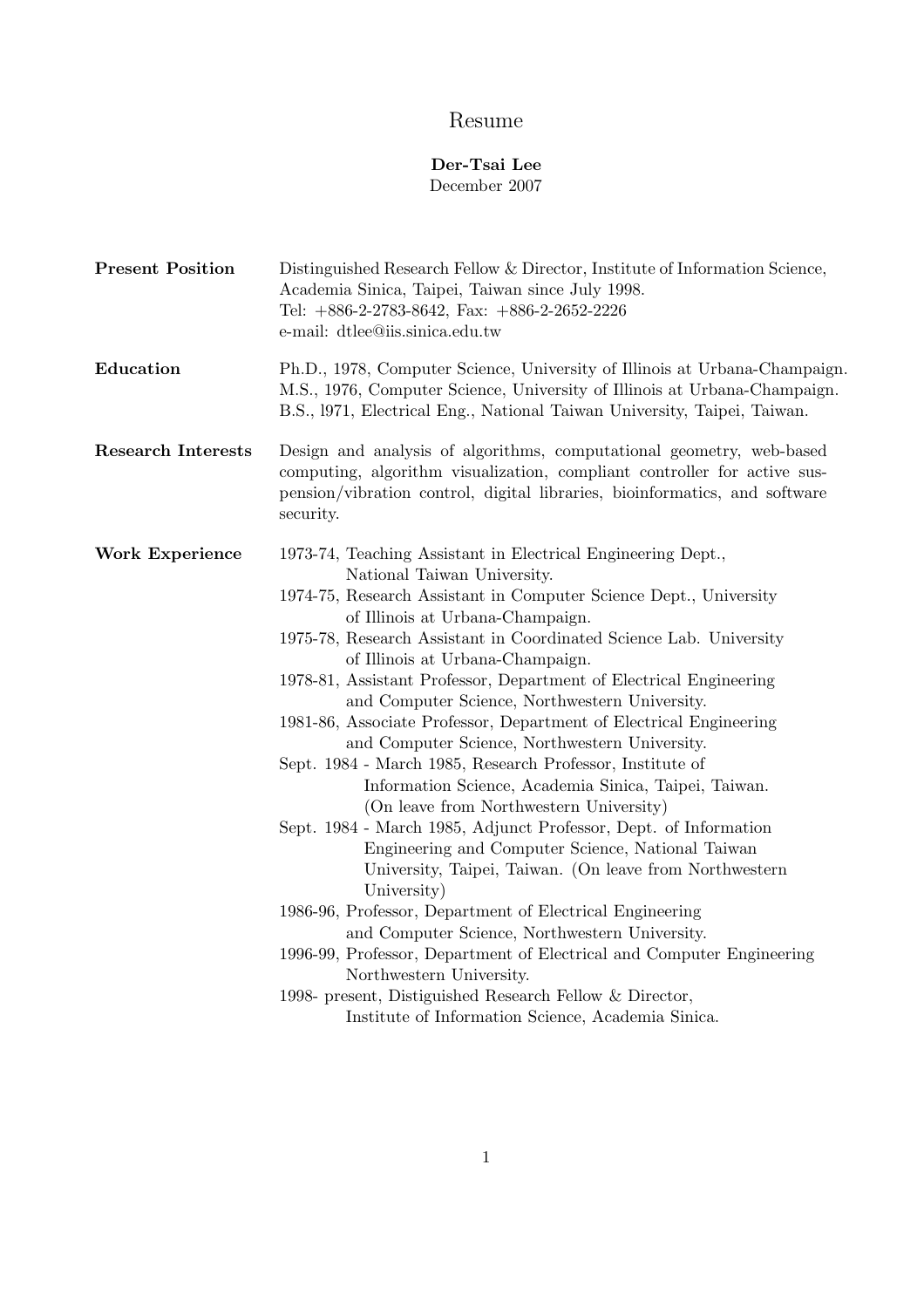| <b>Work Experience</b><br>(cont'd) | 2000- present, Professor (Joint Appointment), Department of Computer Science<br>and Information Engineering, Graduate Institute of Electronics |
|------------------------------------|------------------------------------------------------------------------------------------------------------------------------------------------|
|                                    | Engineering, National Taiwan University.<br>2003- present, Professor (Adjunct Appointment), Department of Computer Science                     |
|                                    | and Information Engineering, National Chiao-Tung University.<br>2003-2006, Chief Executive Officer, Program Office, National Digital Archives  |
|                                    | Program, National Science Council, http://www.ndap.org.tw.<br>2004- present, Distinguished Research Fellow (Joint Appointment),                |
|                                    | Genomics Research Center, Academia Sinica.                                                                                                     |
|                                    | 2006-2009, Chair Professor, National Taiwan University of Science and Technology.                                                              |
|                                    | 2007- present, Acting Director                                                                                                                 |
|                                    | Research Center for Information Technology Innovation, Academia Sinica.                                                                        |
|                                    | 2007- present, Director, Taiwan Information Security Center,                                                                                   |
|                                    | 2008-2011, Computer Science Chair Professor, National Chung-Hsing University                                                                   |
|                                    | Research Center for Information Technology Innovation, Academia Sinica.<br>1977, 1979, Summer Visitor at IBM T. J. Watson Research Center,     |
|                                    | Yorktown Heights, NY.                                                                                                                          |
|                                    | 1977, 1979, Consultant for General Electric Co. at Daytona Beach,                                                                              |
|                                    | FL.                                                                                                                                            |
|                                    | 1982, Consultant for IBM T. J. Watson Research Center, Yorktown<br>Heights, NY.                                                                |
|                                    | 1985-1989, Consultant for Southern Forest Experiment Station,                                                                                  |
|                                    | USDA, New Orleans, LA.                                                                                                                         |
|                                    | August 1989 - August 1990, Program Director, Division of Computer and                                                                          |
|                                    | Computation Research, National Science Foundation,                                                                                             |
|                                    | Washington, D. C. (On leave from Northwestern University.)                                                                                     |
|                                    | July 1991, Distinguished Visiting Scholar, Ministry of Education, Culture<br>and Sciences of Japan, visiting Tohoku University, Osaka          |
|                                    | Electro-Communication University and University of Tokyo.                                                                                      |
|                                    | June 1992, Senior Lecturer, Fibonacci Institute, Trento, Italy.                                                                                |
|                                    | April 1994 - June 1998, Advisory Committee Member, Institute of                                                                                |
|                                    | Information Science, Academia Sinica, Taipei, Taiwan.                                                                                          |
|                                    | June 1996, Invited Lecturer, Summer Institute on Computing,                                                                                    |
|                                    | Academia Sinica, Nankang, Taiwan.                                                                                                              |
|                                    | 1999-2000, Information Technology Advisor, Army Headquarters, Taiwan.<br>1999-2003, Science & Technology Advisor, National Telecommunication   |
|                                    | Project Program Office, Taiwan.                                                                                                                |
|                                    | 2000-2002, Member, Standing Committee, Institute of Information                                                                                |
|                                    | & Computing Machinery, Taiwan.                                                                                                                 |
|                                    | 2002-2006, President, Institute of Information                                                                                                 |
|                                    | & Computing Machinery, Taiwan.                                                                                                                 |
|                                    | 2000 - 2007, Member, Innovation Advisory Committee,                                                                                            |
|                                    | Institute of Information Industry, Taiwan.<br>2000-2003, Member, Executive Board of Directors,                                                 |
|                                    | Institute for Information Industry, Taiwan.                                                                                                    |
|                                    | 2003- present, Member, Board of Directors,                                                                                                     |
|                                    | Institute for Information Industry, Taiwan.                                                                                                    |
|                                    | 2001- present, Member, Medical Informatics Development Committee,                                                                              |
|                                    | Department of Health, Excutive Yuan, Taiwan.                                                                                                   |
|                                    | $\overline{2}$                                                                                                                                 |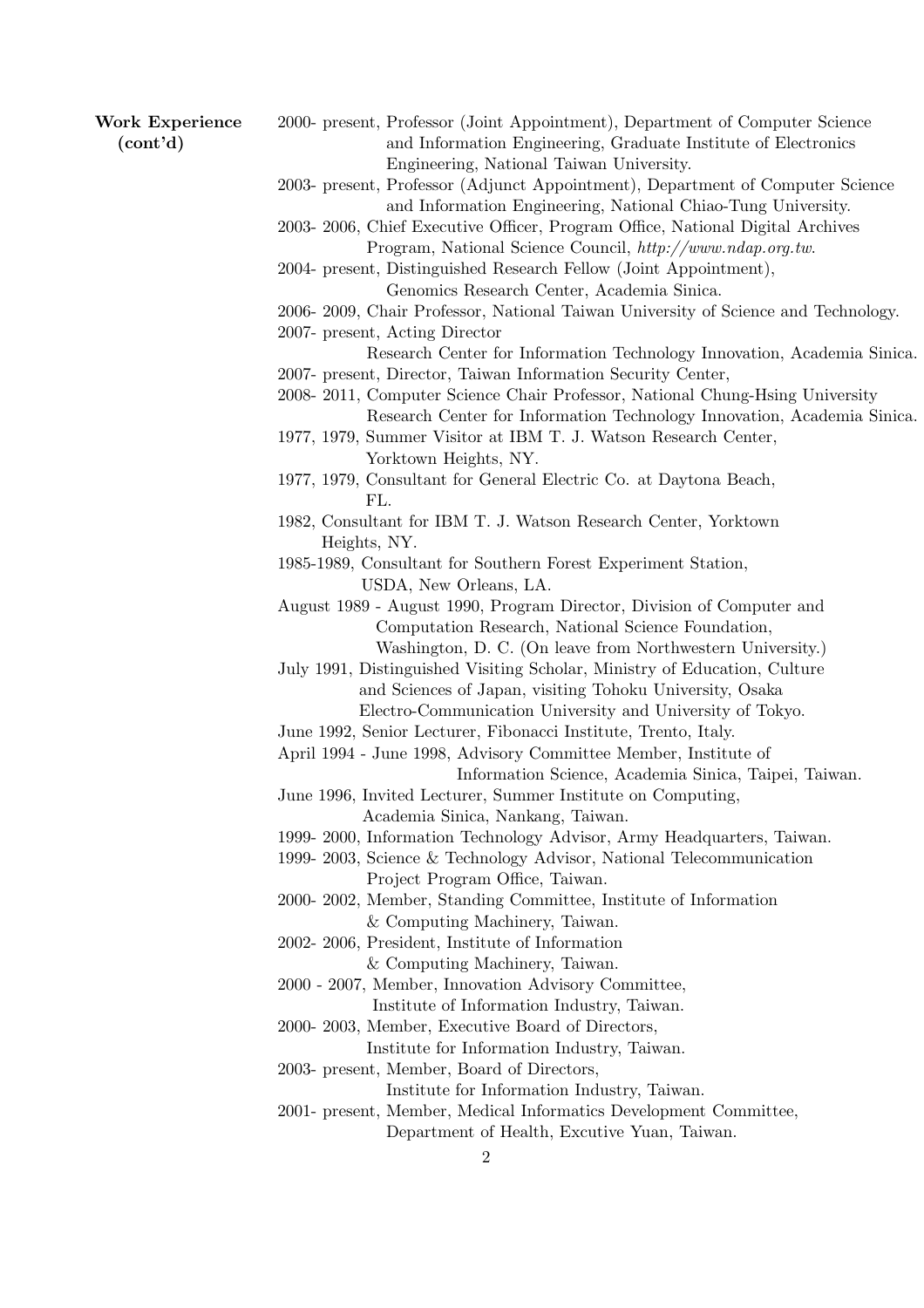- **Professional Activities Reviewer** for National Science Foundation, National Sciences & Engineering Research Council of Canada, National Science Council, Ministry of Education, Academia Sinica, and Foundation for the Advancement of Outstanding Scholarship of Taiwan, Research Grants Council of Hong Kong.
	- Panelist National Science Foundation, Office of Naval Research.
	- Organizer of Workshop on Computational Complexity, Academia Sinica, Taipei, Taiwan, Sept. 4-6, 1988.
	- Programm Committee Member for Fifth Symposium on Computational Geometry, June 1989.
	- Programm Committee Member for Int'l Computer Symposium, Dec. 1990 & Dec. 1992.
	- Programm Committee Member for 1991 Symposium on Algorithms, Dec. 1991.
	- Chair, Int'l Workshop on Algorithms and Discrete Mathematics, Guangzhou, China, Dec. 1994.
	- Program (Video Submission) Committee Member for Symposium on Computational Geometry, June 1995.
	- Program Committee Member for Second Annual Int'l Computing and Combinatorics Conference, June 1996.
	- Co-Chair, Third Annual Int'l Computing and Combinatorics Conference, August 1997.
	- Program Committee Member for WADS'97, August 1997.
	- Program Committee Member for ISAAC'98, December 1998.
	- Co-Chair, Fifth Annual Int'l Computing and Combinatorics Conference, July 1999.
	- Program Committee Member for WADS'99, August 1999.
	- Program Committee Member for Sixth Annual Int'l Computing and Combinatorics Conference, July 2000.
	- Chair, Eleventh Annual Int'l Symposium on Algorithms and Computation, December 2000.
	- Program Committee Member for Seventh Annual Int'l Computing and Combinatorics Conference, July 2001.
	- Program Committee Member, ICALP, July 2002.
	- Chair, APEC Workshop on e-Learning and Digital Archives, Dec. 2002.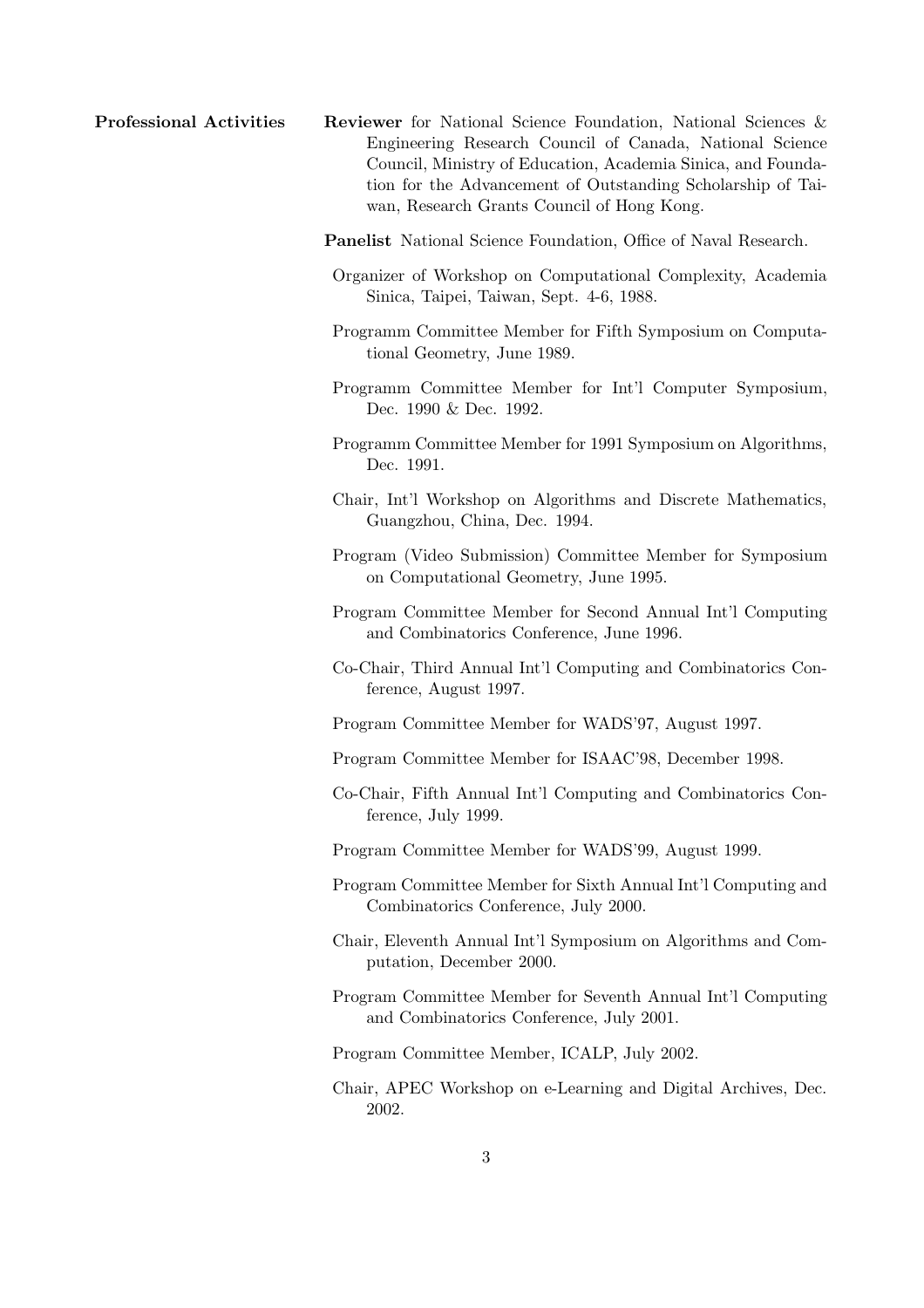Professional Activities (cont'd)

- Chair, International Conference on Digital Archive Technologies, Dec. 2002.
- Program Committee Member, Ninth Annual Int'l Computing and Combinatorics Conference, July 2003.
- Local Advisory Committee Member, 2003 Carnahan Conference on Security Technology, Oct. 2003.
- Program Chair, 2004 IEEE International Conference on Networking, Sensing and Control, March 2004.
- Chair, APEC Workshop on Digital Resource Sharing, March 2004.
- Chair, International Conference on Digital Archive Technologies, March 2004.
- General Chair, IEEE 2004 International Conference on Multimedia and Expo, June 2004.
- Program Committee Member, Int'l Conference on Knowledge Management, July 2004.
- General Chair, 2nd Asian Symposium on Programming Languages and Systems, Nov. 2004.
- Program Committee Member, Workshop on Computational Geometry and Applications, May 2005.
- Program Committee Member, Int'l Conference on Knowledge Management, July 2005.
- General Co-Chair, ACM Symposium on Information, Computer and Communications Security, March 2006.
- Program Committee Co-Chair, International Conference on Algorithmic Applications in Management, June 2006.
- Program Committee Member, International Symposium on Combinatorics, Algorithms, Probabilistic and Experimental Methodologies, ESCAPE 2007, April 7-9, 2007.
- Program Committee Member, 4th Annual Conference on Theory and Applications of Models of Computation, May 22-25, 2007.
- Program Committee Member, 4th ISVD International Symposium on Voronoi Diagrams, July 9-12, 2007.
- Program Committee Member, Frontiers of Algorithms Workshop 2007, August 1-5, 2007, Lanzhou, China.
- Program Committee Member, 18th Annual Int'l Symposium on Algorithms and Computation, Dec. 17-19, 2007.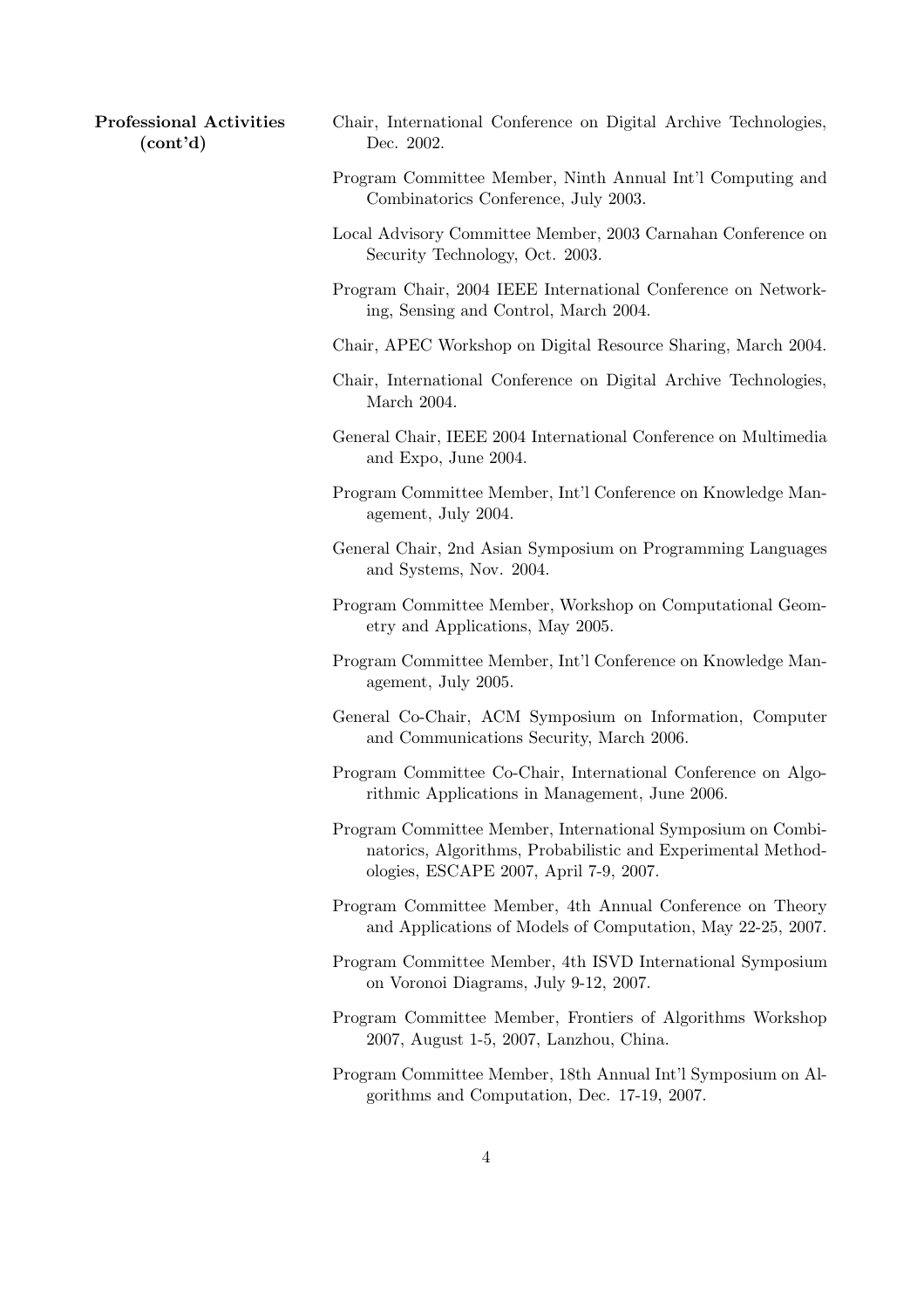| <b>Professional Activities</b><br>(cont'd) | Program Committee Member, Frontiers of Algorithms Workshop<br>2008, June 19 - 21, 2008, Changsha, China.             |
|--------------------------------------------|----------------------------------------------------------------------------------------------------------------------|
|                                            | General Chair, International Security Conference, Taipei, Taiwan,<br>Sept. 2008.                                     |
|                                            | General Chair, Cultural Mondo Round Table, IV, Taipei, Taiwan,<br>Sept. 2008.                                        |
| Editorship                                 | <b>Editor</b> of <i>IEEE Trans. on Computers</i> , October, 1991- Dec. 1995.                                         |
|                                            | <b>Chief Editor</b> of Int'l Journal of Foundations of Computer Science,<br>Jan. 1990 - March 1999.                  |
|                                            | <b>Editor</b> of <i>NETWORKS</i> , June 1991- Dec. 1999.                                                             |
|                                            | <b>Editor</b> of <i>The ACM Journal of Experimental Algorithmics</i> , May<br>1995 - Dec. 1999.                      |
|                                            | <b>Chief Editor</b> of Journal of Information Science and Engineering,<br>August 2000 - Dec. 2006.                   |
|                                            | <b>Editor</b> of <i>Algorithmica</i> , Aug. 1985 - present.                                                          |
|                                            | <b>Editor</b> of <i>Computational Geometry: Theory and Applications</i> , Jan.<br>$1990 - 2006.$                     |
|                                            | <b>Chief Editor</b> of Int'l Journal of Computational Geometry $\mathcal{C}$ Appli-<br>cations, Jan. 1991 - present. |
|                                            | <b>Editor</b> of ACM Journal on Computing and Cultural Heritage, June<br>$2006$ - present.                           |
|                                            | <b>Editor</b> of LNCS Transactions on Computational Science, Jan. 2007<br>- present.                                 |
|                                            | Editor of Int'l J. of Information and Computer Security, Jan. 2007<br>- present.                                     |
|                                            | Member, Advisory Board of Journal of Information Science and<br><i>Engineering</i> , Jan. 2007 - present.            |
|                                            | Member, Advisory Board of The ACM Journal of Experimental<br><i>Algorithmics</i> , Jan. 2000 - present.              |
|                                            | Series Editor of Lecture Notes Series on Computing, World Scien-<br>tific Publishing Co., Inc., July 1990 - present. |
|                                            |                                                                                                                      |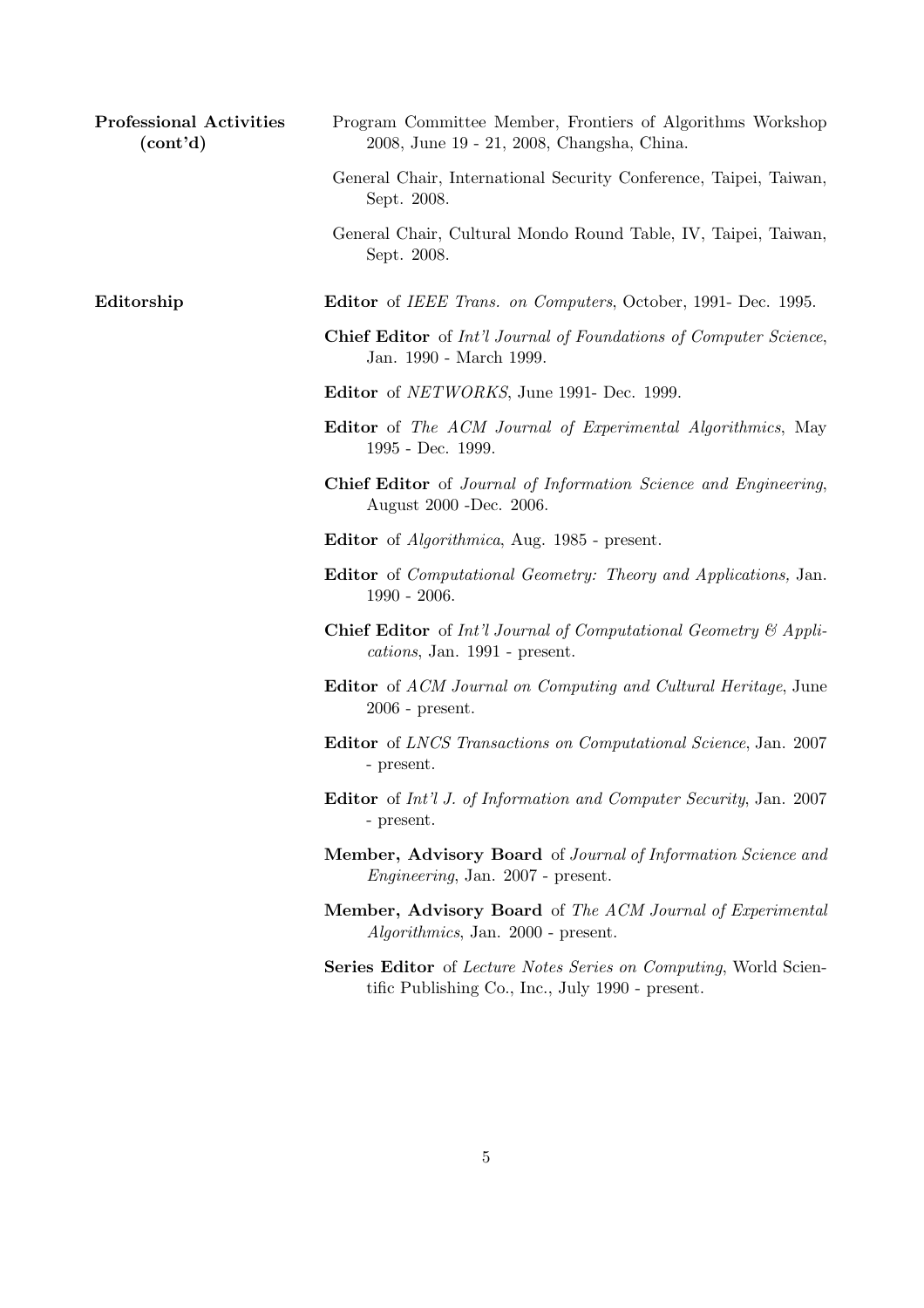### Honors & Awards

Fellow Institute of Electrical and Electronics Engineers, 1992.

Fellow Association for Computing Machinery, 1997.

Outstanding Research Award Pan Wen-Yuan Foundation, 2001 for contributions to computational geometry and its applications to VLSI circuit layout, routing, and manufacturing.

Information Science Honorary Medal Institute of Information and Computing Machinery, Taiwan, Jan. 2002.

Outstanding Information Science Specialist Award IT Month, Taiwan, Dec. 2002.

Academician Academia Sinica, 2004.

Humboldt Research Award Alexander von Humboldt Stiftung/Foundation, Germany, 2007.

#### Patents

- Method and system for determining critical area for circuit layouts using Voronoi diagrams, (with E. Papadopoulou) U.S. Patent No. 6178539, January 2001.
- Nonlinear Muscle-Like Compliant Controller, (with C-H Wu), US Patent No. 6,243,624 B1, June 2001.
- An Intelligent System for Regulating the Speed of an Electric Motorcycle, (with C-H Wu), US Patent No. 6,324,464 B1, Nov. 2001.
- An Intelligent System for Regulating the Speed of an Electric Vehicle, (with C. H. Wu) ROC Patent No. 089105820, June 2002.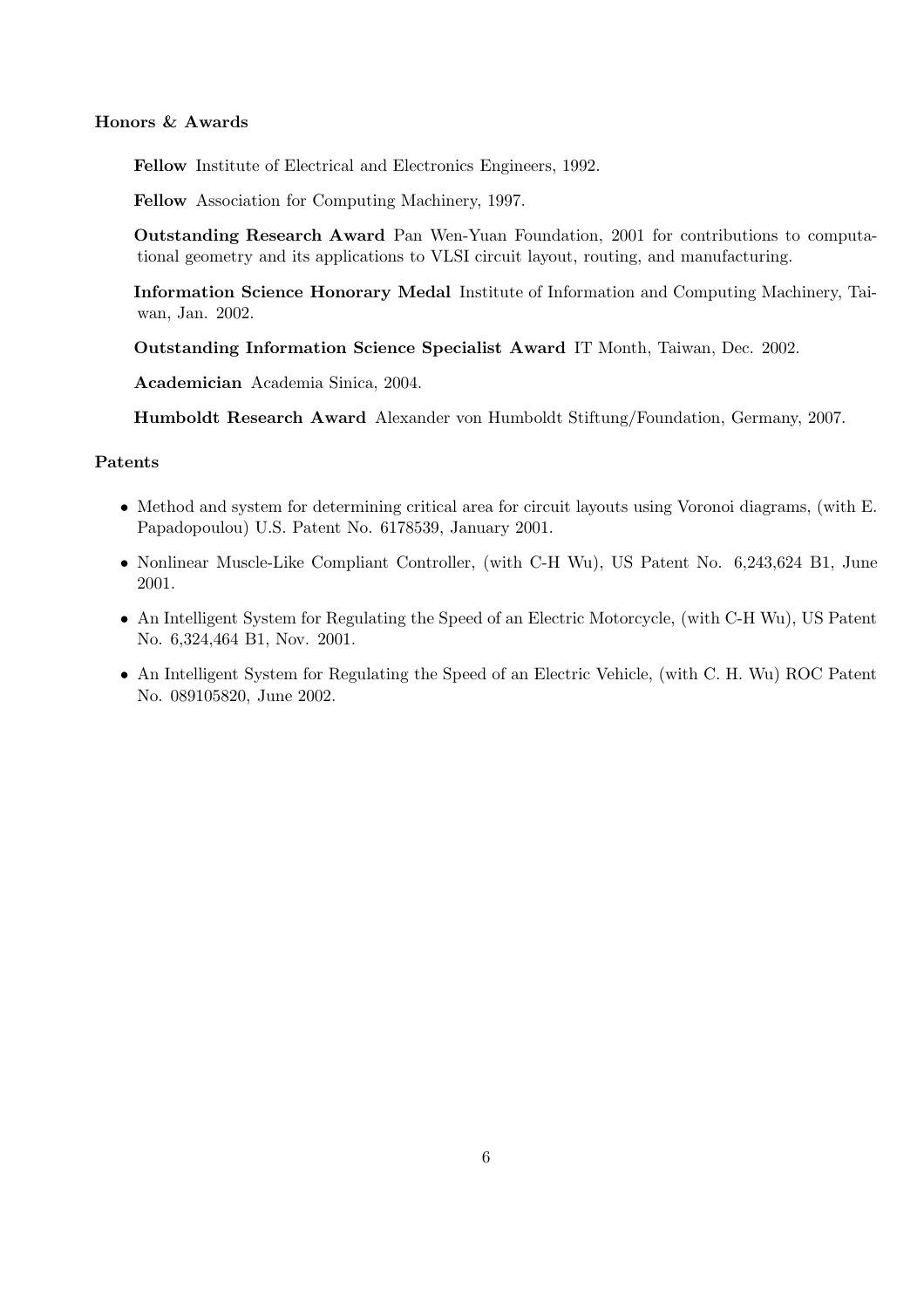#### Publications

Book: Algorithmic Aspects of VLSI Layout (Edited with M. Sarrafzadeh), World Scientific Publishing Co., Singapore, 1993.

Book: Computer Security in the 21st Century (Edited with S. Shieh and D. Tygar), Springer, New York, NY., pp. 268, 2005

Copyright: GeoSheet: A Distributed Visualization Tool for Geometric Algorithms, Registration number: TXu 695-628, United States Copyright Office, July 24, 1995.

- 1. "An Algorithm for Transformation of an Arbitrary Switching Function to a Completely Symmetric Function," (with S.J. Hong), IEEE Trans. Computers, Nov. l976, 1117-1123.
- 2. "Location of a Point in a Planar Subdivision and Its Applications," (with F.P. Preparata), SIAM J. Comput., Sept. 1977, 594-606.
- 3. "Worst Case Analysis for Region and Partial Region Searches in Multidimensional Binary Search Trees and Balanced Quad Trees," (with C.K. Wong), Acta Informatica 9, 1977, 23-29.
- 4. "The All Nearest Neighbor Problem for Convex Polygons," (with F.P. Preparata), Info. Proc. Lett., June 1978, 189-192.
- 5. "An Optimal Algorithm for Finding the Kernel of a polygon," (with F.P. Preparata), J. ACM, July 1979, 415-421.
- 6. "An Optimal Solution for the Channel-Assignment Problem," (with U. Gupta and J. Y-T. Leung), IEEE Trans. Comput., Nov. 1979, 807-810.
- 7. "Voronoi Diagrams in  $L_1$ - $(L_{\infty}$ -) Metrics with 2-Dimensional Storage Applications," (with C.K. Wong), SIAM J. Comput., Feb. 1980, 200-211.
- 8. "A Note on the All Nearest Neighbor Problem for Convex Polygons," (with C.C. Yang), Info. Proc. Lett., April 1979, 193-194.
- 9. "Location of Multiple Points in Planar Subdivision," (with C.C. Yang) Info. Proc. Lett., Nov. 1979, 190-193.
- 10. "Two Algorithms for Constructing Delaunay Triangulations," (with B. Schachter), Int. J. Comput. and Info. Sci., Vol. 9, No. 3, June 1980, 219-242.
- 11. "Quintary Trees: A File Structure for Multidimensional Database Systems," (with C.K. Wong), ACM Trans. Database System, Vol. 1, No. 3, Sept. 1980, 339-353.
- 12. "Two Dimensional Voronoi Diagrams in the  $L_p$ -metric," J. ACM, Oct. 1980, 604-618.
- 13. "An  $O(n \log n)$  Heuristic Algorithm for the Rectilinear Steiner Minimal Tree Problem," (with J.M. Smith and J.S. Liebman), Engineering Optimization, Vol. 4, No. 4, 1980, 179-192.
- 14. "Generalization of Voronoi Diagram in the Plane," (with R.L. Drysdale), SIAM J. Comput., Feb. 1981, 73-87.
- 15. "Record Allocation for Minimizing Expected Seek Delay Time," (with U. Gupta, J. Y-T. Leung, J. Pruitt and C.K. Wong), Theoretical Comput. Sci., 16, 1981, 307-319.
- 16. "An  $O(n \log n)$  Heuristic for Steiner Minimal Tree Problems on the Euclidean Metric," (with J.M. Smith and J.S. Liebman), Networks, Vol. 11, 1981, 23-29.
- 17. "An On-Chip Compare/Steer Bubble Sorter," (with H. Chang and C.K. Wong), IEEE Trans. Comput., Vol. C-30, June 1981, 396-404.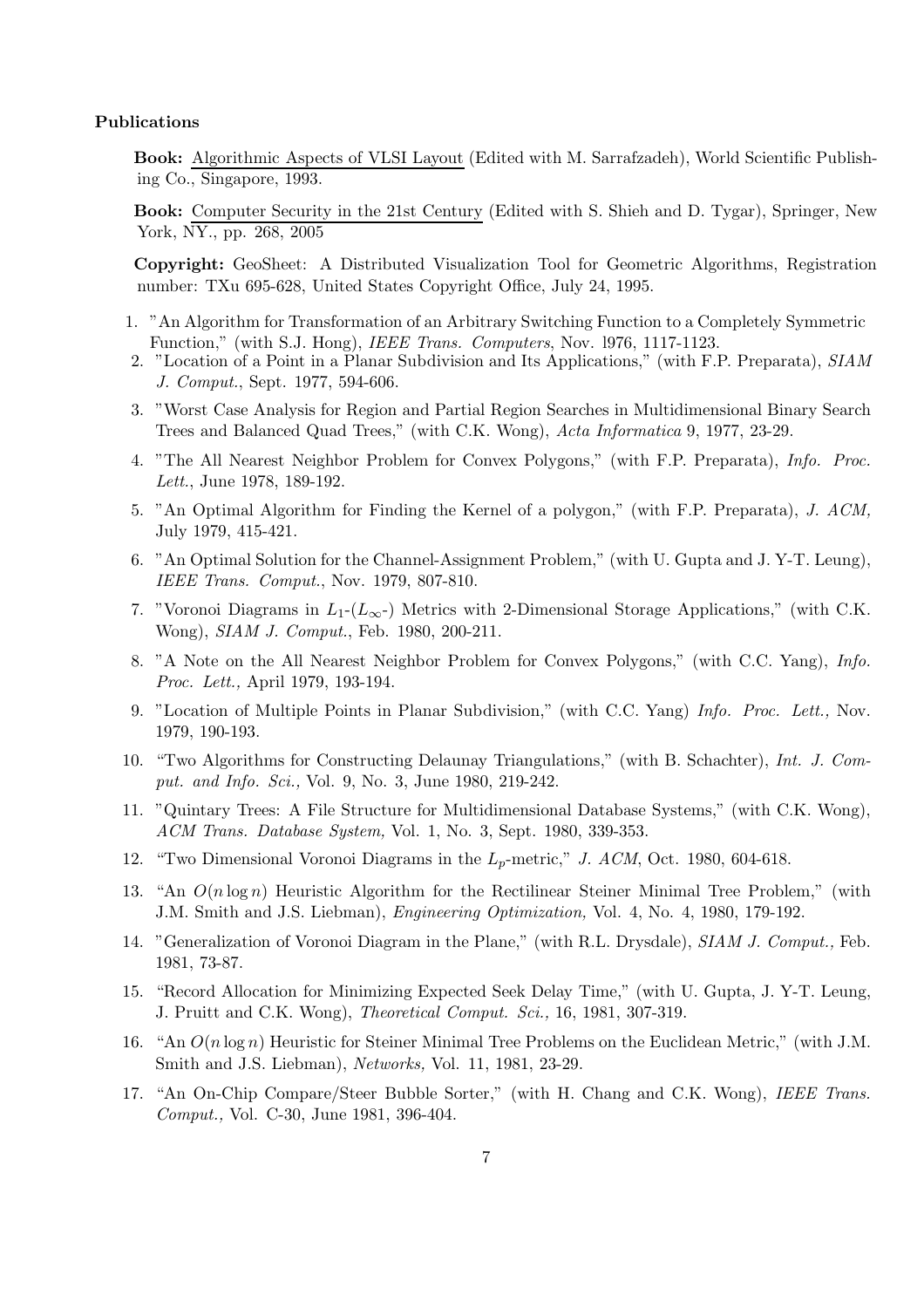- 18. "Finding Intersection of Rectangles by Range Search." (with C.K. Wong), J. Algorithms, 2, 1981, 337-347.
- 19. "Number of Vias: A Control Parameter for Global Wiring of High Density Chips," (with S.J. Hong and C.K. Wong), IBM J. Res. and Develop., Vol. 25, No. 4, July 1981, 261-271.
- 20. "On k-Nearest Neighbor Voronoi Diagrams in the Plane," IEEE Trans. Comput., Vol. C-31, No. 6, June 1982, 478-487.
- 21. "Medial Axis Transformation of a Planar Shape," IEEE Trans. Pattern Anal. and Machine Intelligence, Vol. PAMI-4, No. 4, July 1982, 363-369.
- 22. "Ranking and Unranking of 2-3 Trees," (with U. Gupta and C.K. Wong), SIAM J. Comput., Vol. 11, No. 3, Aug. 1982, 582-590.
- 23. "An Improved Algorithm for the Rectangle Enclosure Problem," (with F.P. Preparata), J. Algorithms, 3,3 Sept. 1982, 218-224.
- 24. "An Optimal Illumination Region Algorithm for Convex Polygons," (with C.B. Silio, Jr.), IEEE Trans. Comput., Vol. C-31, No. 12, Dec. 1982, 1225-1227.
- 25. "Efficient Algorithms for Interval Graphs and Circular-arc Graphs," (with U. Gupta and J. Y-T. Leung), Networks, Vol. 12 (1982), 459-467.
- 26. " $(g_0, g_1, \ldots, g_k)$ -Trees and Unary 0L Systems," (with C.L. Liu and C.K. Wong), Theoretical Comput. Sci., 22 (1983), 209-217.
- 27. "Visibility of a Simple Polygon," Computer Vision Graphics and Image Processing, 22, (1983) 207-221.
- 28. "Dynamic Voronoi Diagrams," (with I.G. Gowda, D.G. Kirkpatrick and A. Naamad), IEEE Trans. Info. Theory, IT-29, No. 5, Sept. 1983, 724-731.
- 29. "Maximum Clique Problem of Rectangle Graphs," in Advances in Computing Research, Vol. 1, ed. F.P. Preparata, JAI Press Inc., 1983, 91-107.
- 30. "Ranking and Unranking of B-Trees," (with U. Gupta and C.K. Wong), J. Algorithms, 4, 1983, 51-60.
- 31. "On the X-Y Convex Hull of a Set of X-Y polygons," (with T.Y. Nicholl, Y.Z. Liao and C.K. Wong) BIT, 23, 1983, 456-471.
- 32. "On Finding the Convex Hull of a Simple Polygon," Int'l J. Comput. and Infor. Sci., Vol. 12, No. 2, April 1983, 87-98.
- 33. "On 2-Dimensional Channel Assignment Problem," (with J. Y-T. Leung), IEEE Trans. Comput, Vol. C-33, No. 1, Jan. 1984, 2-6.
- 34. "On Maximum Empty Rectangle Problem," (with A. Naamad and W.L. Hsu), Discrete Appl. Math., 8, 1984, 267-277.
- 35. "On a Circle-Cover Minimization Problem," (with C.C. Lee), Info. Proc. Lett., 18 Feb. 1984, 109-115.
- 36. "An Optimal Time and Minimal Space Algorithm for Rectangle Intersection Problems," Int'l J. Comput. and Info. Sci., 13,1 Feb. 1984, 23-32.
- 37. "Euclidean Shortest Paths in the Presence of Rectilinear Barriers," (with F.P. Preparata), Networks, vol. 14, 1984, 393-410.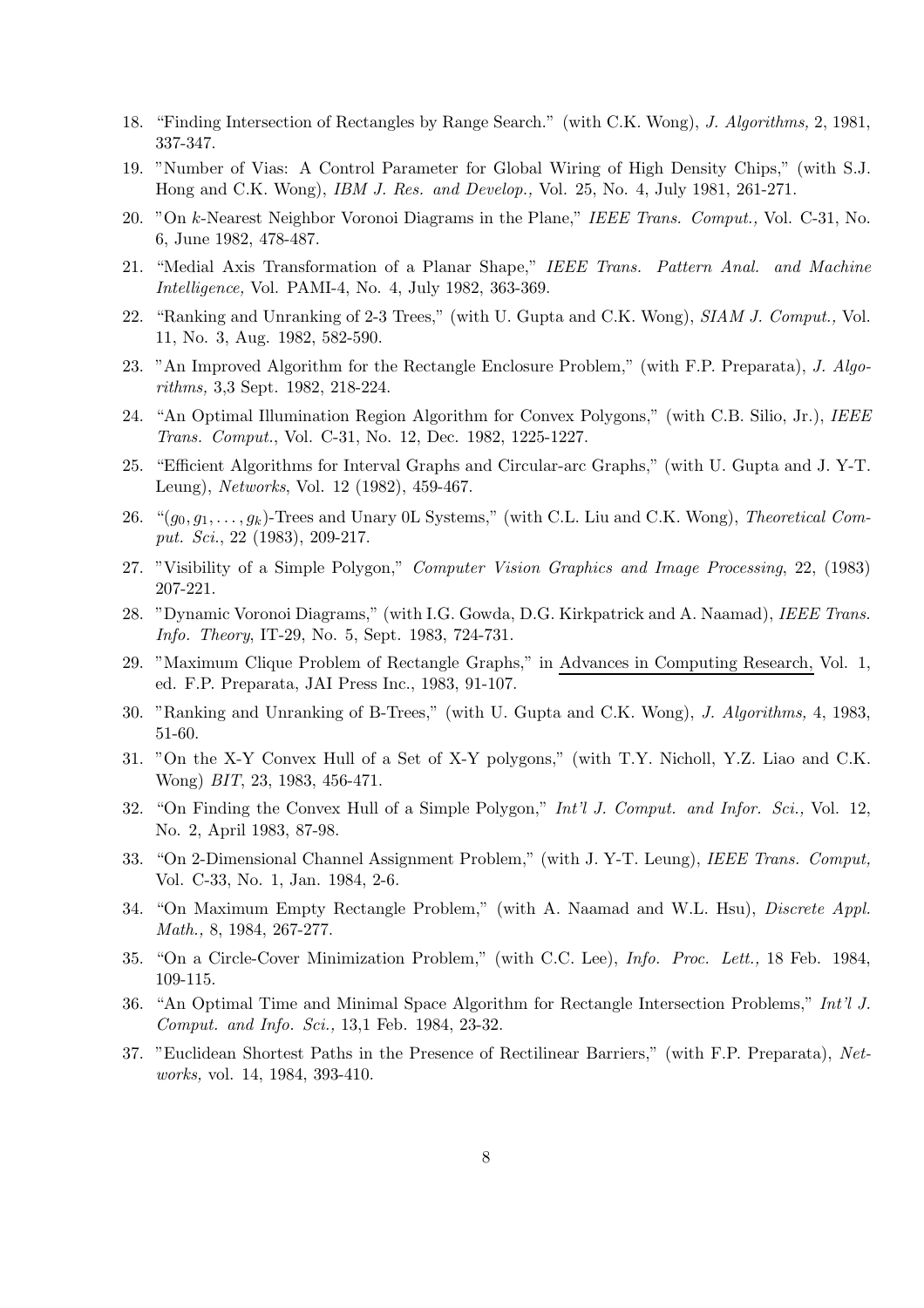- 38. "A Visibility Problem in VLSI Layout Compaction," (with M. Schlag, F. Luccio, P. Maestrini and C.K. Wong), in Advances in Computing Research, Vol. 2, ed. F.P. Preparata, JAI Press Inc., 1984, 259-282.
- 39. "Graph Algorithms on a Tree-Structured Parallel Computer," (with D.Y. Yeh), BIT, 24, 1984, 333-340.
- 40. "Computational Geometry: A Survey," (with F.P. Preparata), IEEE Trans. Comput., Vol. C-33, 12, Dec. 1984, 1072-1101.
- 41. "The Power of Geometric Duality," (with B. Chazelle and L.J. Guibas), BIT, 25, (1985), 76-90.
- 42. "Display of Visible Edges of a Set of Convex Polygons," (with I.M. Chen) in Computational Geometry, ed. G.T. Toussaint, North-Holland, 1985, 249-265.
- 43. "On Finding the Diameter of a Set of Lines," (with Y.T. Ching), Pattern Recognition, 18,3/4, 1985, 249-255.
- 44. "The Power of Geometric Duality Revisited," with Y.T. Ching), Infor. Proc. Lett., 21 (1985), 117-122.
- 45. "A Simple On-Line Bin Packing Algorithm," (with C.C. Lee) J. ACM, 32,3, July 1985, 562-572.
- 46. "Computing the Relative Neighborhood Graph in the  $L_1$ -metric," Pattern Recognition, 18,5 1985, 327-332.
- 47. "On a Circle Placement Problem," (with B.M. Chazelle), Computing, 36(1-2), 1986, 1-16.
- 48. "Computing the Largest Empty Rectangle," (with B. Chazelle and R.L. Drysdale), SIAM J. Comput., (15,1) Feb. 1986, 300-315.
- 49. "Computational Complexity of Art Gallery Problems," (with A.K. Lin), IEEE Trans. Infor. Theory, (IT-32,2) March 1986, 276-282.
- 50. "Computing Visibility Polygon from an Edge," (with A.K. Lin), Computer Vision Graphics and Image Processing, (34) 1986, 1-19.
- 51. "Geometric Complexity of Some Location Problems," (with Y.F. Wu), Algorithmica, (1) 1986, 193-211.
- 52. "On-Line Bin Packing in Linear Time," (with P. Ramanan, D.J. Brown and C.C. Lee), J. Algorithms, 10, 1989, 305-326.
- 53. "Generating Binary Trees of Bounded Height," (with C.C. Lee and C.K. Wong), Acta Informatica, (23) 1986, 529-544.
- 54. "Generalized Delaunay Triangulation for Planar Graphs," (with A.K. Lin), Discrete & Comput. Geom. 1 (1986) 201-217.
- 55. "Rectilinear Shortest Paths with Rectangular Barriers," (with P. de Rezende and Y.F. Wu) Discrete & Comput. Geom., (4,1) 1989, 41-53.
- 56. "An Efficient New Algorithm for 2D line Clipping: Its Development and Analysis," (with T.M. Nicholl and R.A. Nicholl), SIGGRAPH 1987, July 1987, 253-262.
- 57. "Parallel Batched Planar Point Location on the CCC," (with F. P. Preparata), Info. Proc. Lett., (33) 1989, 175-179.
- 58. "A New Approach to Topological Via Minimization," (with M. Sarrafzadeh) IEEE Trans. Computer-Aided Design, (8,8) Aug. 1989, 890-900.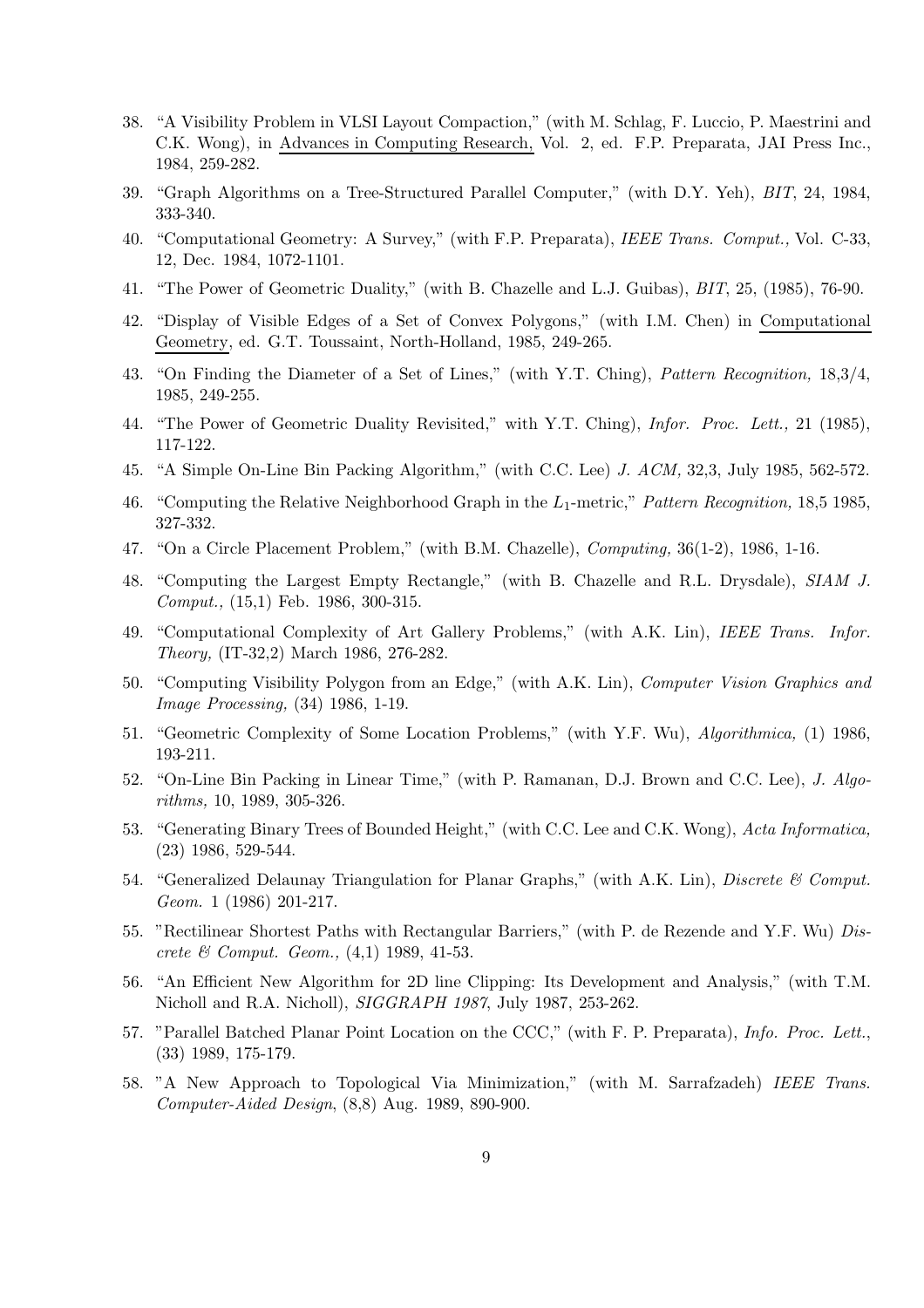- 59. "Parallel Geometric Algorithms on a Mesh Connected Computer," (with C.S. Jeong), Algorithmica, (5,2) 1990, 155-177.
- 60. "Planar Subset of Multi-terminal Nets," (with K.F. Liao and M. Sarrafzadeh), INTEGRATION: The VLSI Journal, (10,1) Sept. 1990, pp. 19-37.
- 61. "Minimum Cut for Circular-arc Graphs," (with M. Sarrafzadeh and Y.F. Wu), SIAM J. Comput., (19,6) Dec. 1990, 1041-1050.
- 62. "Shortest Rectilinear Paths among Weighted Rectangles," (with C. D. Yang and T. H. Chen), J. Information Processing, (13,4) 1990, 456-462.
- 63. "Out-of-Roundness Problem Revisited," (with V.B. Le), IEEE Trans. Pattern Analysis & Machine Intelligence, (13,3) March 1991, 217-223.
- 64. "Shortest Rectilinear Paths among Weighted Obstacles," (with C. D. Yang and T. H. Chen), Int'l J. Computational Geometry & Applications, (1,2) June 1991, 109-124.
- 65. "Minimum Diameter Spanning Trees and Related Problems," (with J.M. Ho, C.H. Chang and C.K. Wong), SIAM J. Comput., (20,5) October 1991, 987-997.
- 66. "Topological Via Minimization Revisited," (with M. Sarrafzadeh), IEEE Trans. Comput., (40,11) Nov. 1991, 1307-1312.
- 67. "An Optimal Algorithm for the Maximum Two-Chain Problem," (with R. D. Lou and M. Sarrafzadeh), SIAM J. Discrete Algorithms., (5,2) May 1992, 285-304.
- 68. "On Bends and Length of Rectilinear Paths: A Graph-Theoretic Approach," (with C. D. Yang, and C. K. Wong), *Int'l J. Computational Geometry*  $\mathcal{C}$  *Applications*, (2,1) March 1992, 61-74.
- 69. "Parallel Enclosing Rectangle on SIMD Machines," (with C. S. Jeong, J. J. Choi), Parallel Computing, 18,2 1992, 221-229.
- 70. "1-segment Center Problems," (with H. Imai, and C.D. Yang), ORSA J. Computing., (4,4) Fall 1992, pp. 426-434.
- 71. "Maximum Independent Set of a Permutation Graph in K Tracks," (with M. Sarrafzadeh), Int'l J. Comput. Geometry & Applications, (3,3) Sept. 1993, 291-304.
- 72. "The All-Pairs-Quickest Path Problem," (with E. Papadopoulou), Information Processing Letters, 45 (1993), 261-267.
- 73. "Minimal Link Visibility Paths inside a Simple Polygon," (with M. Alsuwaiyel), Computational Geometry: Theory and Applications, 3, 1, (1993) 1-26.
- 74. "Restricted Track Assignment with Applications," (with M. Sarrafzadeh), Int'l J. Comput. Geometry  $\mathcal{C}$  Applications, (4,1) March 1994, 53-68.
- 75. "On Bends and Distances of Paths among Obstacles in Two-Layer Interconnection Model," (with C. D. Yang, and C. K. Wong), IEEE Trans. Comput., (43,6) June 1994, 711-724.
- 76. "Dot Pattern Matching in d-Dimensions," (with P. J. deRezende), Algorithmica, (13,4) April 1995, 387-404.
- \*77. "On Steiner Tree Problem with 45◦ Routing," (with C. F. Shen and C. L. Ding), Prof. IEEE Int'l Symp. on Circuits and Systems, May 1995, 1960-1982.
- 78. "Rectilinear Path Problems Among Rectilinear Obstacles Revisited," (with C. D. Yang and C. K. Wong), SIAM J. Computing, (24,3) June 1995, 457-472.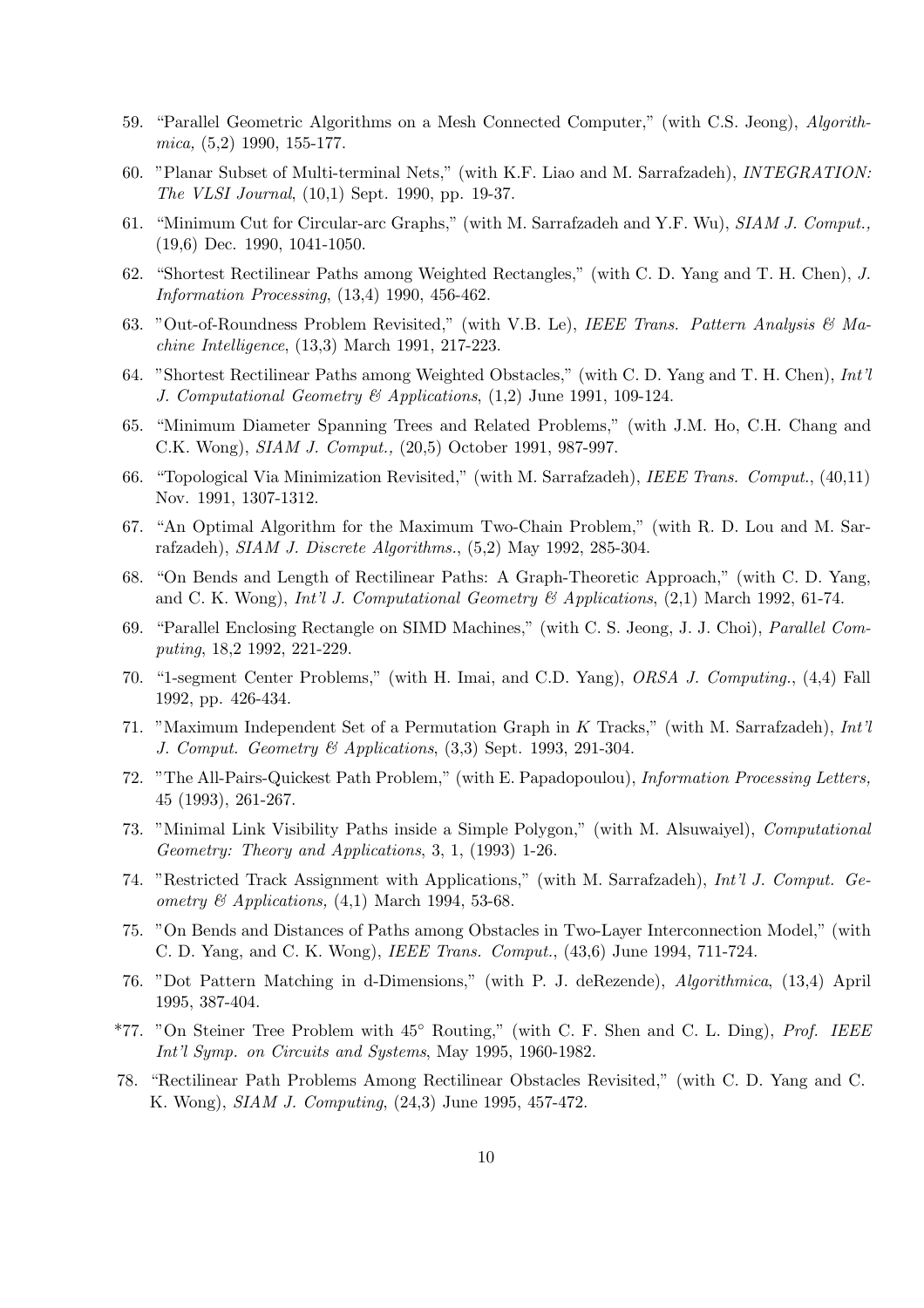- 79. "Parallel Algorithms on Circular-Arc Graphs," (with M. G. Andrews) Computational Geometry: Theory and Applications, 5,3 (1995), 117-141.
- 80. "Finding an Approximate Minimum-Link Visibility Path Inside a Simple Polygon," (with M. H. Alsuwaiyel) Info. Processing Letters, 55 (1995) 75-79.
- 81. "An Optimal Algorithm for Shortest Paths on Weighted Interval and Circular-Arc Graphs with Applications," (with M. J. Atallah and D. Z. Chen), Algorithmica, (14,5) Nov. 1995, 429-441.
- 82. "An Optimal Algorithm for Roundness Determination on Convex Polygons," (with K. Swanson and V. L. Wu) Computational Geometry: Theory and Applications, (5,4) Nov. 1995, 225-235.
- 83. "A Faster Algorithm for Rubber-Band Equivalent Transformation for Planar VLSI Layouts" (with Hsiao-Feng S. Chen) IEEE Trans. Computer-Aided Design, (15,2) Feb. 1996, 217-227.
- 84. "Rectilinear Paths among Rectilinear Obstacles," (with C. D. Yang and C. K. Wong) Discrete Applied Math., 70 (1996), 185-215.
- 85. "Computational Geometry," invited paper, ACM Computing Surveys, (28,1) March 1996, 27-31.
- 86. "Computational Geometry," book chapter in The Computer Science and Engineering Handbook, Ed. A. B. Tucker, CRC Press, 1996, 111-140.
- 87. "Geometric Algorithm Visualization, Current Status and Future," Applied Computational Geometry, Eds. Lin and Manocha, LNCS No. 1148, Springer-Verlag, 1996, pp. 45-50.
- \*88. "The Steiner Minimal Tree Problem in the  $\lambda$ -geometry Plane," (with C. F. Shen), Proc. 7th Int'l Symposium on Algorithms and Computations, Osaka, Japan, Dec. 1996, pp. 247-255.
- 89. "k Best Cuts for Circular-Arc Graphs," (with K. H. Tsai), Algorithmica, (18,2) June 1997, 198- 216.
- 90. "The Smallest Pair of Non-Crossing Paths in a Rectilinear Polygon," (with C. D. Yang and C. K. Wong) IEEE Trans. Comput. (46,8) August 1997, 930-941.
- 91. "Finding Rectilinear Paths among Obstacles in a Two-Layer Interconnection Model," (with C. D. Yang and C. K. Wong) Int'l J. Comput. Geometry & Applications,  $(7,6)$  Dec. 1997, pp. 581-598.
- 92. "Two Guard Walkability of Simple Polygons," (with L. H. Tseng and P. Heffernan), Int'l J. Comput. Geometry & Applications,  $(8,1)$  Feb. 1998, 85-116.
- 93. "A New Approach for the Geodesic Voronoi Diagram of Points in a Simple Polygon and Other Restricted Polygonal Domains," (with E. Papadopoulou) Algorithmica, (20,4) April 1998, 319-352.
- 94. "GeoSheet: A Distributed Visualization Tool for Geometric Algorithms," (with S.-M. Sheu and C.-F. Shen) Int'l J. Comput. Geometry  $\mathcal{C}$  Applications, (8,2) April 1998, 119-155.
- 95. "On Crossing Minimization Problem," (with H.-F. Steven Chen) IEEE Trans. Computer-Aided Design, (17,5):406-418, May 1998.
- 96. "Solving the All-Pair Shortest Path Query Problem on Interval and Circular-Arc Graphs," (with D. Z. Chen, R. Sridhar and C. N. Sekharan) Networks, (32,4): 249-257, Dec. 1998.
- 97. "Two-Way and Multi-Way Partitioning a Set of Intervals for Clique-Width Maximization," (with A. H. Farrahi and M. Sarrafzadeh) Algorithmica, (23,3), March 1999, 187-210.
- 98. "Critical Area Computation via Voronoi Diagrams," (with E. Papadopoulou) IEEE Trans. Computer-Aided Design, (18,4):463-474, April 1999.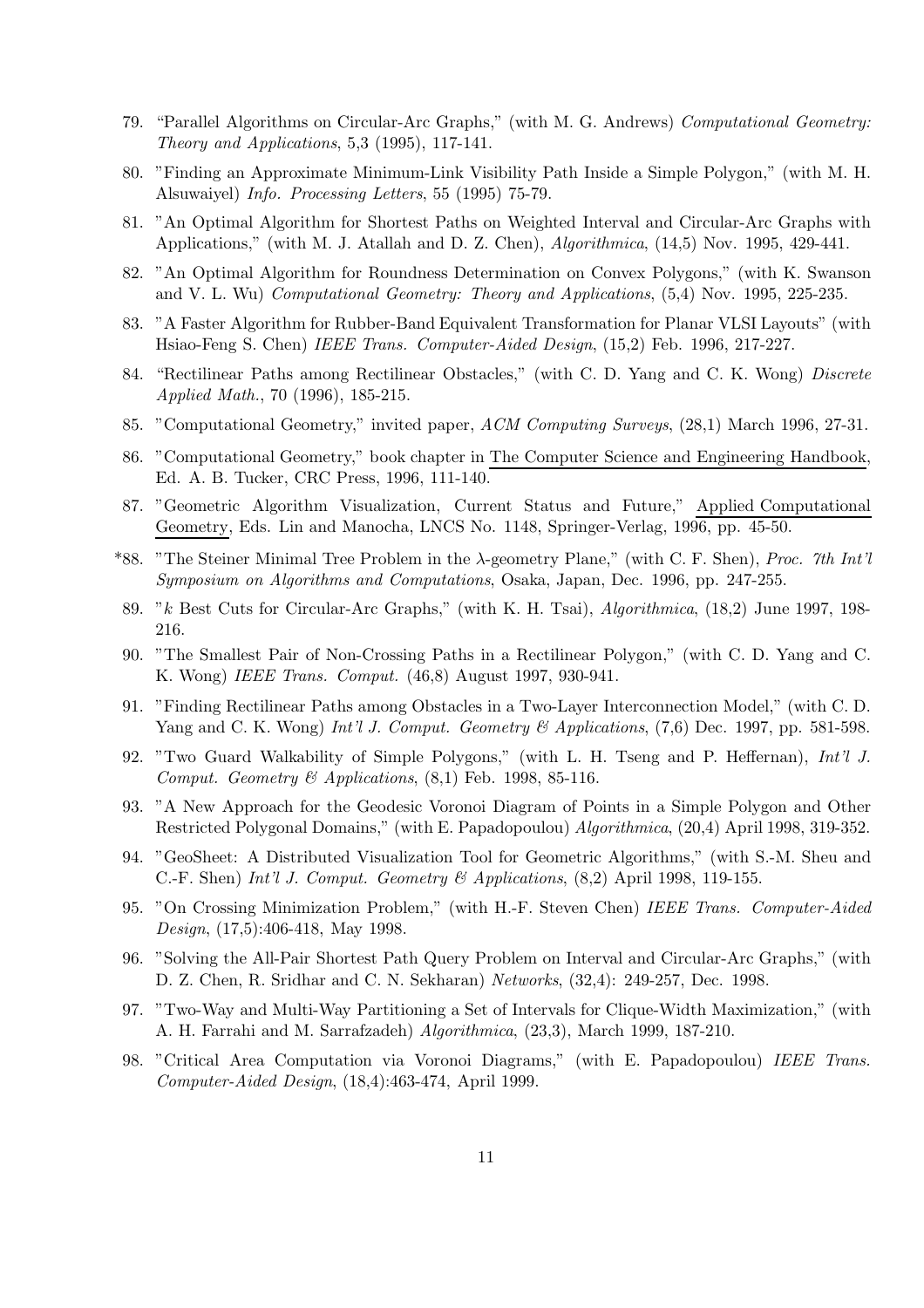- 99. "Skew Voronoi Diagram," (with O. Aichholzer, F. Aurenhammer, D. Z. Chen and E. Papadopoulou) Int'l J. Comput. Geometry & Applications, (9,3) June 1999, 235-248.
- 100. "Computational Geometry I & II," book chapters in Algorithms & Theory of Computation Handbook, Ed. M. J. Atallah, CRC Press, 1999.
- \*101. "A Web-based Distributed Programming Environment," (with K. Aoki) Proc. 8th Int'l Conference on High Performance Computing and Networking Europe 2000, Amsterdam, Netherlands, May 2000.
- \*102. "The State-of-the-Art and Prospect of Information Science & Engineering Research of the Academia Sinica," IT in Taiwan, ed. D. Lin, The Infopro Group Inc., & Opentimes News Agency, 2000, 66-71.
- \*103. "Computing and Combinatorics: Foreword," (with T. Jiang) Theoretical Comput. Sci., (240,2) June 2000, 255.
- \*104. "Content Management of Academia Sinica Digital Library," (with J-M. Ho and Shih-Kun Huang) Prof. 3rd Int'l Conf. on Sinology, Academia Sinica, June 29- July 1, 2000.
- \*105. "DAViD: A Distributed Algorithm Visualization and Debugging Eystem for Geometric Computing," (with L. H. Lin and K. Aoki) Prof. 3rd Int'l Conf. on Human and Computer 2000, Univ. of Aizu and Waseda Univ., Japan, Sept. 6-9, 2000.
- 106. "Parallel Algorithms for Maximum Matching in Complements of Interval Graphs and Related Problems," (with M. G. Andrews, M. J. Atallah and D. Z. Chen) Algorithmca,  $(26,2)$  2000, 263-289.
- 107. "On Creation and Management of Digital Libraries: System Environment, Human-Computer Interface and Research Issues," (with J-M. Ho, Shih-Kun Huang and Tyng-Ruey Chuang) J. Library & Information Science,  $(26.2)$  Oct. 2000, 38-48.
- 108. "A Faster One-Dimensional Topological Compaction Algorithm," (with Hsiao-Feng S. Chen) Algorithmca, (28,4) Dec. 2000, 390-421.
- \*109. "Algorithms and Computation," (with Shang-Hua Teng) (Eds.) Lecture Notes of Computer Science 1969, Springer-Verlag, Proc. 11th Int'l Symposium on Algorithms and Computation, ISAAC2000, Taipei, Taiwan, Dec. 2000.
- 110. "Towards web-based computing," (with K. Aoki) Int'l J. Comput. Geometry & Applications, (11,1) Feb. 2001, 71-104.
- 111. "Modeling Automatic Assembly and Disassembly Operations for Virtual Manufacturing," (with S. M. Mok and C.-H. Wu) IEEE Trans. on Systems, Man, and Cybernetics, PART A: Systems and Humans, (31,3) May 2001, 223-232.
- 112. "The  $L_{\infty}$  Voronoi diagram of segments and VLSI applications," (with E.Papadopoulou) Int'l J. Comput. Geometry  $\mathcal B$  Applications, (11,5) Oct. 2001, 503-528.
- \*113. "A Distributed Multicast Routing Algorithm for Real-Time Applications in Wide Area Networks," (with T.-L. Huang) Proc. Sixth Int'l Symp. Parallel Architectures, Algorithms, and Networks, May 2002, Manila, Philippines, 335-340.
- 114. "Design parameters study on the stability and perception of riding comfort of the electrical motorcycles under rider leaning," (with H. C. Lai, J. S. Liu, and L. S. Wang) Mechatronics, vol. 13, 49-76, 2003.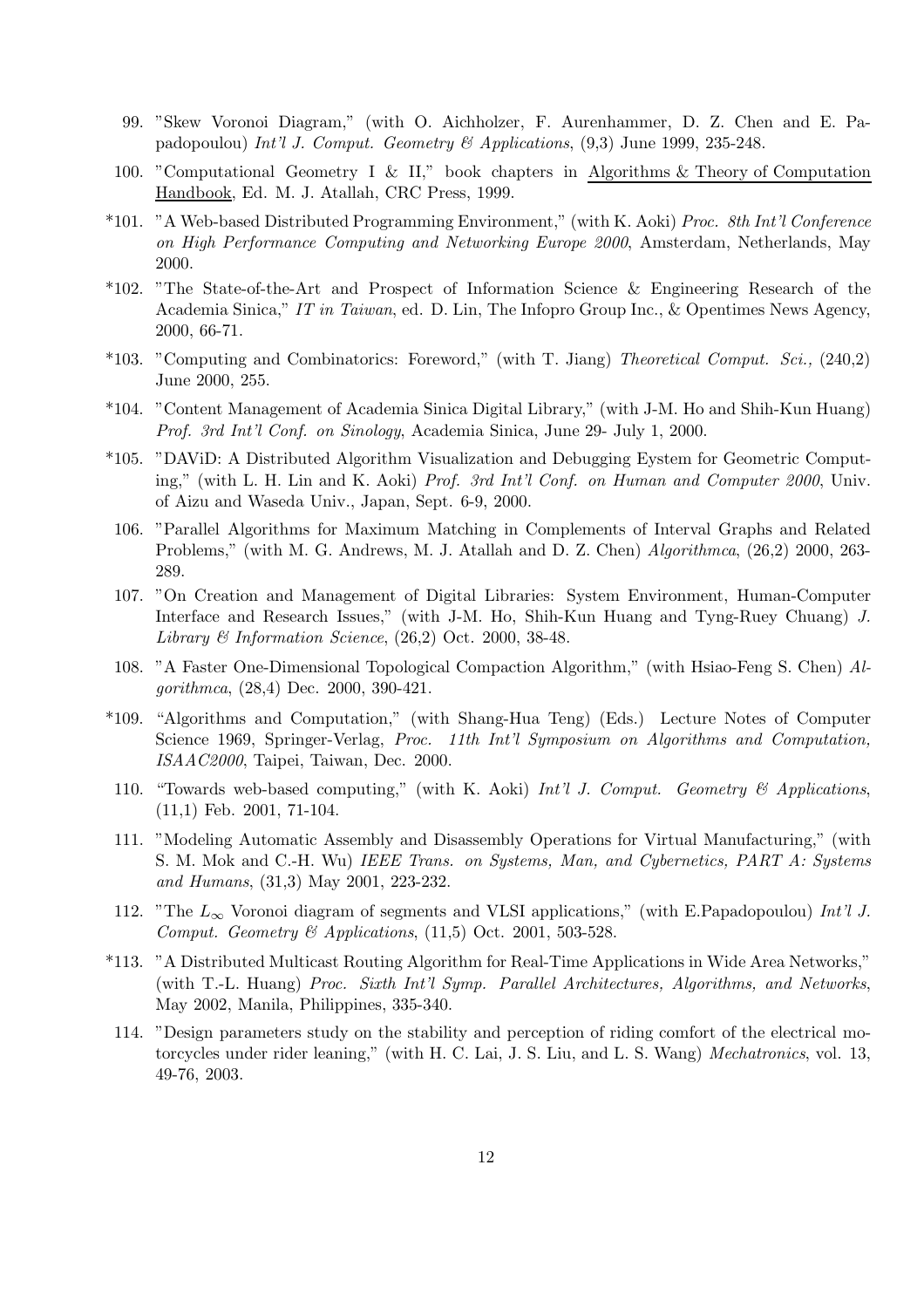- \*115. "Bi-directional Route Optimization in Mobile IP over Wireless LAN," (with Chun-Hsin Wu, Ann-Tzung Cheng, Shao-Ting Lee, and Jan-Ming Ho) Proc. 54th IEEE Semiannual Vehicular Technology Conference, September 2002, Vancouver Canada.
- \*116. "Intelligent Control of Electric Scooters," (with S. J. Shiah, C. M. Lee and C. H. Wu) Proc. IASTED Int,l Conference on Intelligent Systems and Control (ISC 2002), October 2002, Tsukuba, Japan.
- \*117. "The Min-Max Voronoi Diagram of Polygons and Applications in VLSI Manufacturing," (with E. Papadopoulou) Lecture Notes of Computer Science 2518, Springer-Verlag, Proc.13th Annual Int'l Symp. on Algorithms and Computation, Vancouver, Canada, November 2002, 511-522.
- 118. "Knowledge Management for Computational Problem Solving," (with G. C. Lee and Y. W. Huang) Journal of Universal Computer Science, (9,6): 563-570, 2003; also in Proc. 3rd Int'l Conference on Knowledge Management, Graz, Austria, July 2003.
- \*119. "An Advanced Traveler Information System with Emerging Network Technologies," (with Chun-Hsin Wu, Da-Chun Su, Justin Chang, Chia-Chen Wei, Jan-Ming Ho, and Kwei-Jay Lin) Proc. 6th Asia-Pacific Intelligent Transportation Systems Forum & Exhibition, Taipei, Taiwan, Oct. 6-9, 2003.
- 120. "Interval, Segment, Range and Priority Search Trees," book chapter in The Handbook of Data Structures and Applications, Eds. Dinesh P. Mehta and Sartaj Sahni Chapman & Hall/CRC Computer and Information Science Series, 2005.
- \*121. "The Extension and Contraction Rules of Graceful Trees," (with T. K. Yu) Proc. Indonesia-Japan Joint Conf. On Combinatorial Geometry and Graph Theory, Bandung, Indonesia, Sept. 13-16, 2003.
- 122. "On the Crossing Distribution Problem in Two Regions," (with T. K. Yu) J. Information Science and Engineering, 20:(1-25) January 2004.
- \*123. "A Fast Crosstalk- and Performance-Driven Multilevel Routing System," (with T. Y. Ho, Y. W. Chang and S. J. Chen) Proc. Int??l Conference on Computer-Aided Design (ICCAD), San Jose, CA., Nov. 9-13, 2003.
- 124. "State of Charge Estimation for Electric Scooters by Using Learning Mechanisms," (with S. J. Shiah, C. M. Lee and Y. C. Wang) IEEE Trans. Vehicular Technology, (56:2)544-556, March 2007.
- 125. "Labeling Points on a Single Line," (with Y.S. Chen and C.S Liao) Int'l J. Comput. Geometry & Applications,(15,3):261-277, June 2005.
- \*126. "Secure Transparent Mobile IP for Intelligent Transportation Systems," (with Ann-Tzung Cheng, Chun-Hsin Wu, and Jan-Ming Ho) Proc. 2004 IEEE Int'l Conference on Networking, Sensing and Control, Taipei, Taiwan, March 21-23, 2004.
- \*127. "Securing Web Application Code by Static Analysis and Runtime Protection," (with Y.W. Huang, F. Yu, C. Hang, C. H. Tsai and S. Y. Kuo) Proc. Thirteenth Int'l World Wide Web Conference (WWW2004), New York, NY, May 17-22, 2004, pp. 40-52. Best Paper Runners-Up. http://www.www2004.org/awards.htm
- \*128. "A New Approach to the Traveling Salesman Problem Using Genetic Algorithms with Priority Encoding," (with J. D. Wei) Proc. 2004 IEEE Congress on Evolutionary Computation, Portland, OR, June 10-23, 2004.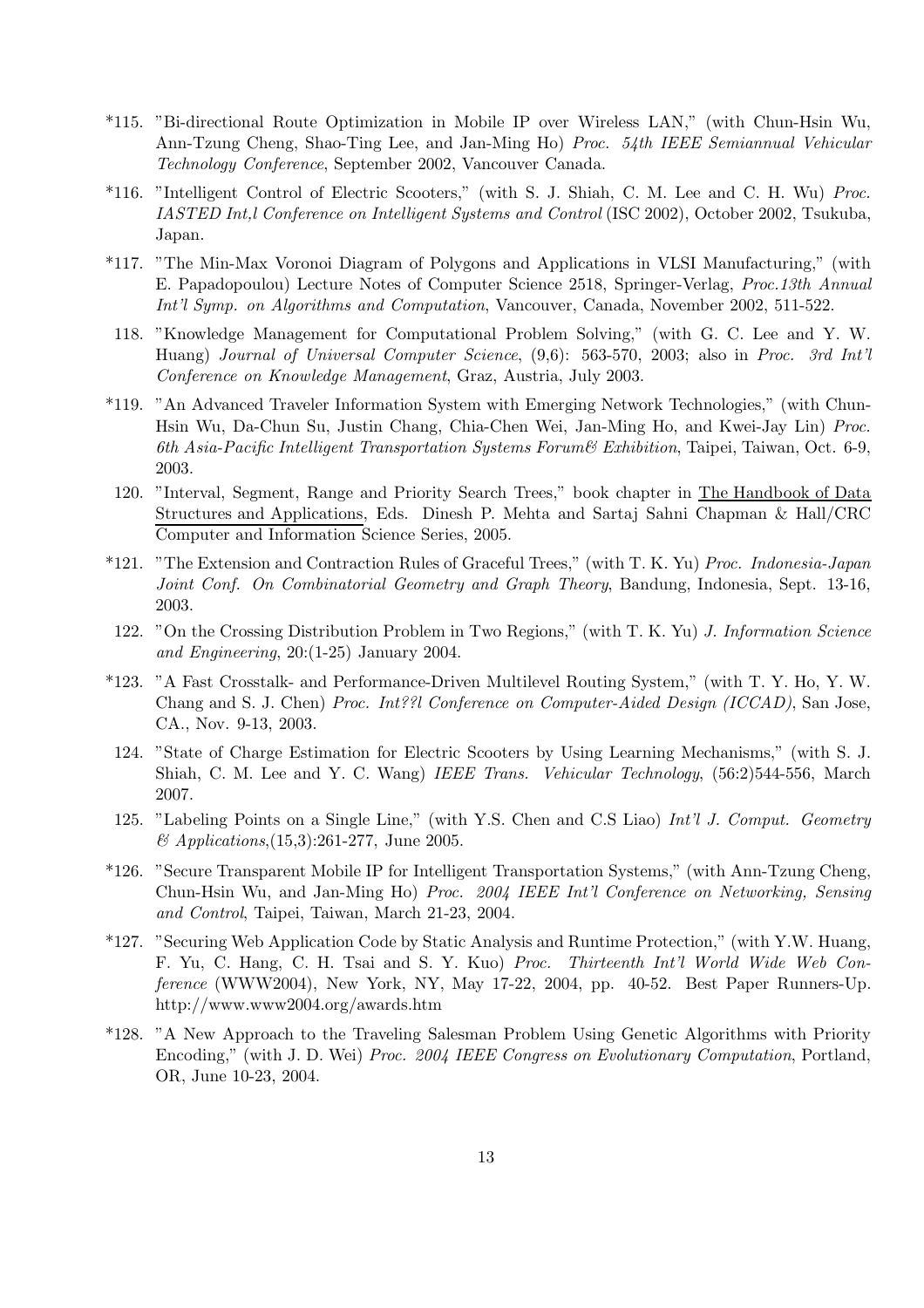- \*129. "Verifying Web Applications Using Bounded Model Checking," (with Y.W. Huang, F. Yu, C. Hang, C. H. Tsai and S. Y. Kuo) Proc. Int'l Conference on Dependable Systems and Networks, Palazzo dei Congressi, Florence, Italy, June 28th - July 1, 2004.
- \*130. "A Cellular Automata Based Urban Development Simulation for Taipei Metropolitan Area," (with Feng-Tyan Lin and Shih-Hong Lin) Proc. AESOP 2004 Congress, Grenoble, France, July 1- July 4, 2004.
- 131. "Crosstalk- and Performance-Driven Multilevel Full-Chip Routing," (with T. Y. Ho, Y. W. Chang and S. J. Chen) IEEE Trans. Computer-Aided Design, (24,6):869-878, June 2005.
- 132. "Travel Time Prediction with Support Vector Regression," (with C. H. Wu and J. M. Ho) IEEE Trans. Intelligent Transportation Systems (5,4):276-281, Dec. 2004.
- 133. "Gridding Spot Centers of Smoothly Distorted Microarray Images," (with Jinn Ho, Wen-Liang Hwang and Henry Horn-Shing Lu) IEEE Trans. Image Processing,(15,2):342-353, Feb. 2006.
- \*134. "Non-Detrimental Web Application Security Scanning," (with Huang, Y. W., Tsai, C. H., and Kuo, S. Y.) Proc. of the Fifteenth IEEE Int'l Symp. on Software Reliability Engineering (IS-SRE2004), Rennes and Saint-Malo, France, Nov. 2-5, 2004.
- \*135. "An Adaptive PID-Type Iterative Learning Controller for Unknown Nonlinear Systems," (with Y. C. Wang and C. J. Chien) Proc. 8th Int'l Conf. on Control, Automation, Robotics and Vision, Dec. 6-9 2004, Kunming, China.
- 136. "Web Application Security-Past, Present, and Future," (with Huang, Y. W.) book chapter in Computer Security in the 21st Century, Eds. D. T. Lee, S. P. Shieh and D. Tygar, Springer, Boston-Dordrecht-London, 2005, 183-227.
- 137. "The Hausdorff Voronoi Diagram of Polygonal Objects: A Divide and Conquer Approach," (with E.Papadopoulou) Int'l J. Comput. Geometry & Applications, (14,6):421-452, Dec. 2004.
- \*138. "Palindrome-like Patterns in Genomes," (with Arthur Chun-Chieh Shih, Chi-Fang Chin, Hong-Yuan Mark Liao, and Wen-Hsiung Li Tech. Report, TR-IIS-04-019, Institute of Information Science, Academia Sinica, Nov. 2004.
- 139. "A Testing Framework for Web Application Security Assessment." (with Yao-Wen Huang, Chung-Hung Tsai, Tsung-Po Lin, Shih-Kun Huang, and Sy-Yen Kuo) Journal of Computer Networks, 48(5):739-761, June 2005.
- 140. "Comments and Improvement on 'A Distributed Algorithm of Delay-Bounded Multicast Routing for Multimedia Applications in Wide Area Networks'," (with Tzu-Lun Huang) IEEE/ACM Trans. on Networking,(13,6), Dec. 2005, pp. 1410-1411.
- 141. "A Hybrid Adaptive Scheme of Fuzzy-Neural Iterative Learning Controller for Nonlinear Dynamic Systems," (with Y. C. Wang and C. J. Chien) Int'l J. Fuzzy Systems, (7,4):147-157, Dec. 2005.
- 142. "Two Variations of the Minimum Steiner Problem," (with T. S. Hsu, K. H. Tsai and D. W. Wang) J. Combinatorial Optimization, 9, 101-120, 2005.
- 143. "SinicView: A Visualization Environment for Comparisons of Multiple Nucleotide Sequence Alignment Tools," (with Arthur C.-C. Shih, Laurent Lin, Chin-Lin Peng, Shiang-Heng Chen, Chun-Yi Wong, Meng-Yuan Chou, Tze-Chang Shiao, Mu-Fen Hsieh and Yu-Wei Wu) BMC Bioinformatics, March 2006, 7:103.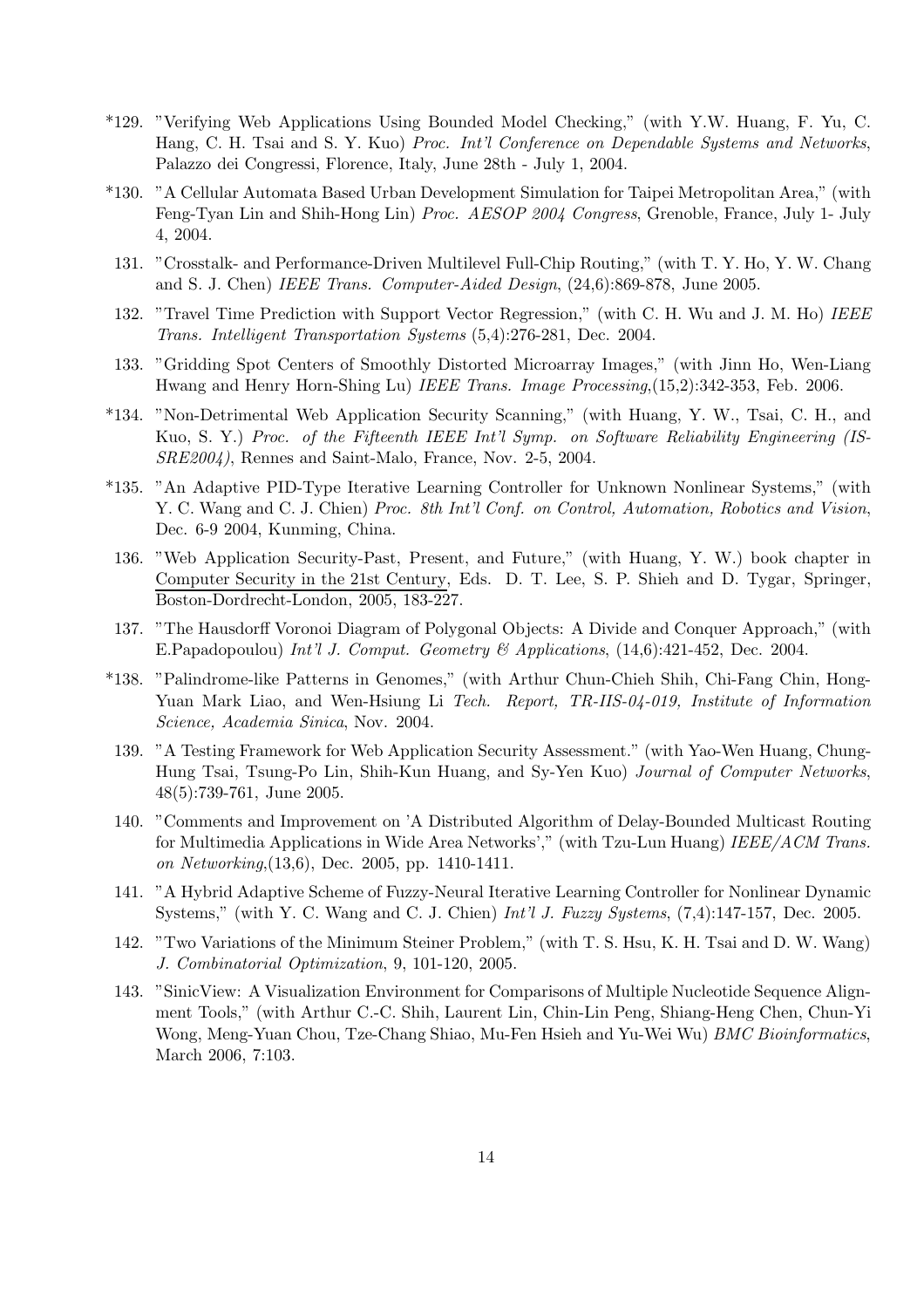- \*144. "A Portable Geometric Algorithm Visualization System with Dynamic Camera Positioning for Tracking 3D Objects,?? (with M. H. Tsai, J. D. Wei, and J. H. Huang) Proc. 22nd Annual ACM Symp. Computational Geometry, Sedona, Arizona, June, 2006, pp. 479-480.
- \*145. "Design and Applications of an Algorithm Benchmark System in a Computational Problem Solving Environment," (with M. Y. Chen, J. D. Wei, and J. H. Huang) Proc. 11th Annual Conference on Innovation and Technology in Computer Science Education, Bologna, Italy, June, 2006, pp. 123-127.
- \*146. "Priority-based Genetic Local Search and its Application to the Traveling Salesman Problem," (with Jyh-da Wei) Proc. Sixth Int'l Conference on Simulated Evolution and Learning (SEAL'06), Hefei, China, 15-18 October 2006, pp. 424-432.
- 147. "An iterative distributed algorithm for multi-constraint multicast routing," (with Tzu-Lun Huang) Computer Communications, (29,17):3647-3661, Nov. 2006.
- \*148. "Efficient Algorithms for the Sum Selection Problem and k Maximum Sums Problem," (with Tien Ching Lin) Proc. 17th Int'l Sympo. Algorithms and Computation (ISAAC 2006), Kolkata, India, Dec. 18-20, 2006, pp. 460-473.
- \*149. "Phylo-mLogo: An Interactive Multiple-Logo Visualization Tool for Large-number Sequence Alignments," (with Arthur Chun-Chieh Shih, Yu-Wei Wu and Chin-Lin Peng) Proc. IEEE Computational Systems Bioinformatics Conference, Stanford University, California, August 14-18, 2006.
- 150. "A Distributed Multicast Routing Algorithm for Real-Time Applications in Wide Area Networks," (with Tzu-Lun Huang) Journal Parallel and Distributed Computing, (67, 5): 516-530, May 2007.
- 151. "Phylo-mLogo: An interactive and hierarchical multiple-logo visualization tool for alignment of numerous sequences," (with Arthur Chun-Chieh Shih, Chin-Lin Peng, and Yu-Wei Wu) BMC Bioinformatics, February 2007, 8:63.
- 152. "Randomized Algorithm for the Sum Selection Problem," (with Tien Ching Lin) Theoretical Computer Science, (377, 1-3): 151-156, May 2007.
- 153. "Detection of the inferred interaction network in hepatocellular carcinoma from EHCO (Encyclopedia of Hepatocellular Carcinoma genes Online)," (with Chun-Nan Hsu, Jin-Mei Lai, Chia-Hung Liu, Huei-Hun Tseng, Chih-Yun Lin, Kuan-Ting Lin, Hsu-Hua Yeh, Ting-Yi Sung, Wen-Lian Hsu, Li-Jen Su, Sheng-An Lee, Chang-Han Chen, Gen-Cher Lee, Yow-Ling Shiue, Chang-Wei Yeh, Chao-Hui Chang, Cheng-Yan Kao, Chi-Ying Huang) BMC Bioinformatics February 2007, 8:66.
- \*154. "Integration of Knowledge Management and E-Learning An Implementation towards Learning by Teaching," (with Jyh-da Wei, Tai-yu Chen, and Tsai-ye Tung ) Proc. Int'l Conference on Information and Knowledge Engineering (IKE'07), Las Vegas, Nevada, June 25-28, 2007.
- \*155. "A Visualization Tool to Construct the Reference-Based Relation Map for Group Knowledge of a Knowledge Portal," (with Jyh-da Wei, Tai-yu Chen, and Tsai-ye Tung ) Proc. Int'l Conference on Information and Knowledge Engineering (IKE'07), Las Vegas, Nevada, June 25-28, 2007.
- \*156. "Time Convex Hull with a Highway," (with Teng-Kai Yu) Proc. 4th ISVD Int'l Symp. Voronoi Diagrams in Science and Engineering (ISVD 2007), Wales, UK, July 9- 11, 2007.
- \*157. "Maximizing the Number of Independent Labels in the Plane," (with Kuen-Lin Yu, and Chung-Shou Liao) Proc. Int'l Frontiters of Algorithmics WorkShop, Lanzhou, China, August 1-5, 2007.